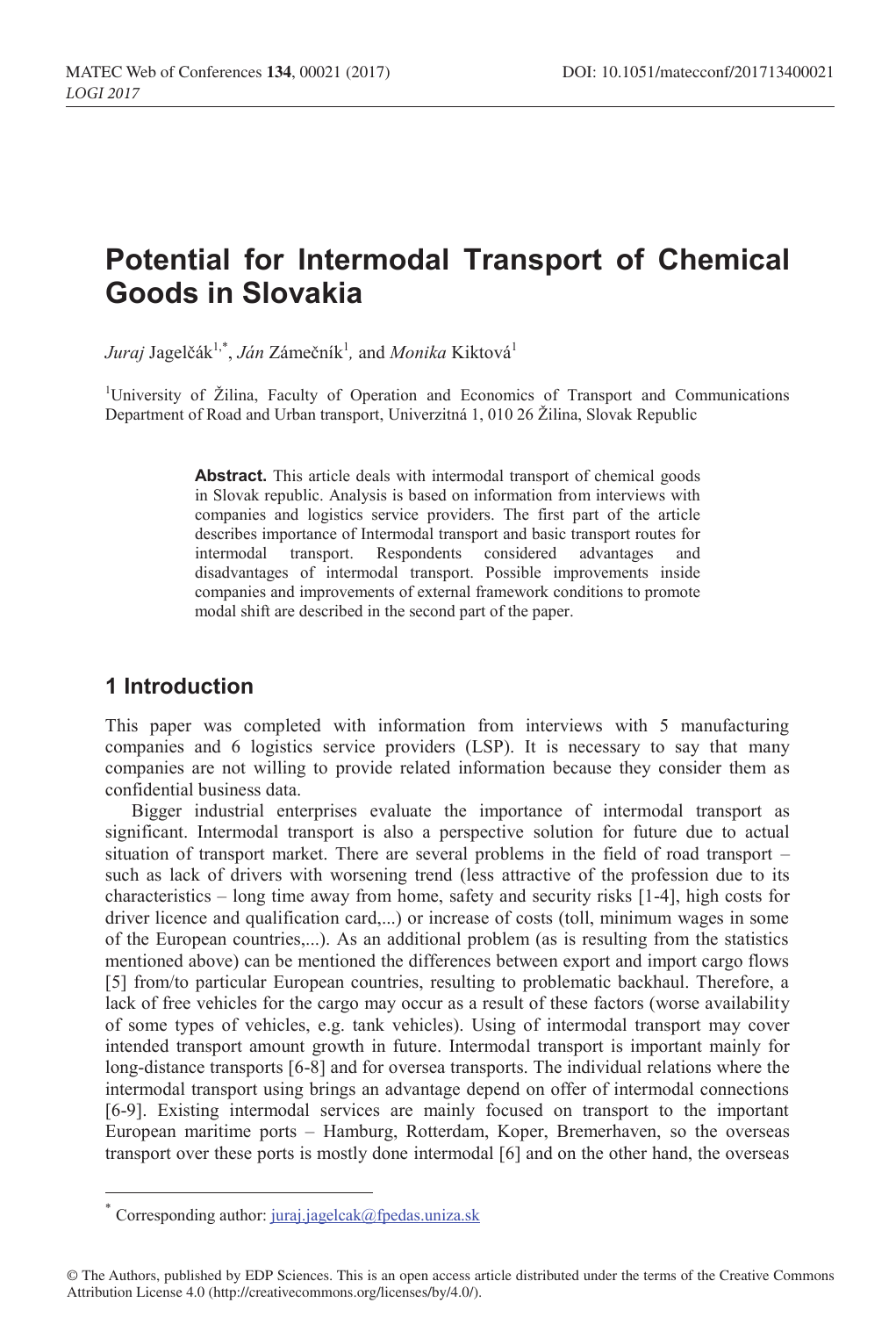transport play an important role in performances of intermodal transport. The lower transport costs are reached by using the intermodal transport in these relations and transit time is also favourable. One of the respondents expressed that some of the production sites depend on the intermodal lines for their productions, as they are 100% supplied by intermodal transport [9]. Among further important benefits stated by the respondents can be mentioned moving storage forward in the chain = having a warehouse closer to production sites allowing for safety stock and better lead times between order and delivery [9] and intermodal transports are still done during holidays, such as the x-mas / new year period which is a dangerous period for the supply chain of some sites. Ships and trains will still go, so shipments by container are a huge benefit in that period [6].

# **2 Important Transport Routes**

An offer of intermodal lines is an important factor of potential of using intermodal transport. The most important intermodal operators in Slovakia are Metrans, a. s. and Rail Cargo Operator – CSKD, s. r. o. They operate mainly a container trains to/from maritime ports, although some continental lines are also available. The respondents – industrial companies named following intermodal transport routes which they use or consider as a potential for intermodal transports to ports Hamburg, Koper, Rotterdam, for transport of 45ft units [10] to England, to south France/north Spain, from north Slovakia to north Germany – other than ports, from Slovakia to Turkey (save 2 days – min. risk), North West Slovakia – mid UK, Šal'a (SK) – North UK, North Portugal and North Spain, Belgium – Malacky – Terminal Dunajska Streda. However, significant part of transports are the transports to neighbouring countries. Using of intermodal transport to these countries is not so advantageous due to shorter distances [11] and not well-developed network of intermodal terminals. If intermodal transports to neighbouring countries with a transport distance about 500 km would be used, using of cranable semitrailers should be more suitable than system based on containers – but terminals in Slovakia are not equipped to handling them. If we talk about Balkan countries (Romania, Bulgaria, Serbia), offer of intermodal rail lines to these countries is very limited yet [6]. But the amount of international trade with these countries is less than that with West-European countries.

#### **3 Potential for modal shift**

Respondents – industrial companies and distributors of chemicals reported such share of intermodal/intermodal transport on total transport performances is 8 %; 12 %; 32 %; approx. 50 % of inbound deliveries. One respondent reported the share of intermodal transport as very low within Slovakia (but having higher level in other countries). In presence, the respondents use intermodal transport in these routes from/to marine ports  $-5$  -7% of transport volume, marine containers from/to company by truck/single wagons, transport of raw materials – import from places out of Europe, transport of semitrailers of ferries from ports in Germany to Scandinavian countries (Norway, Sweden, Finland) as well as between ports in Denmark and the United Kingdom (used in approx. 15 % of transports performed by the respondent company), intermodal transport of semitrailers by rail in relations Denmark – Austria/Italy, Sweden – Norway, Norway – the Netherlands.

Overseas transports of chemical commodities are already performed mostly intermodal using containers (existing intermodal services to important European ports are welldeveloped), alternatively using block trains and reloading in port terminals in case of largequantity bulk substrates. New potential of growth is therefore mainly in continental intermodal transports. Main motivation for modal shift from road to rail transport by the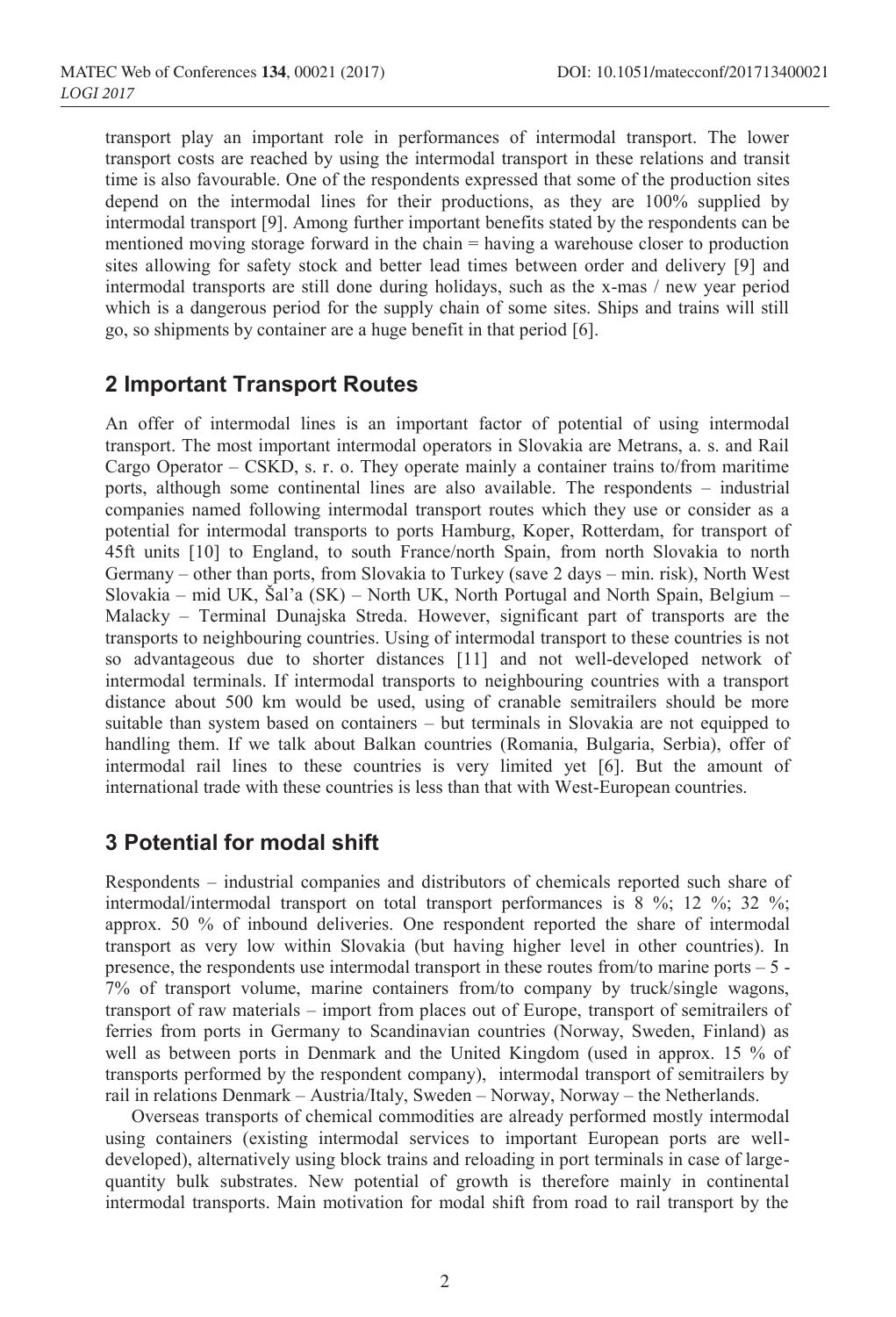enterprises´ point of view is in these fields in the field of transport to/from marine ports, Nordic countries road-rail-sea (cost and transit time advantages), for transport to/from Turkey, higher efficiency for heavy goods. Maximum allowed weight of road combination used in intermodal transport is 44 tonnes (versus 40 tonnes in direct road transport) according to Slovak legislation. This becomes an advantage mainly when cranable semitrailers are used as ILU, because a difference of tare weight (curb weight) between cranable and standard semitrailer is much lower than a tare weight of container/swap body, therefore the payload of cranable semitrailer is higher (up to 29 tonnes). But following limiting factors have to be considered as load distribution on axles of tractor and semitrailer (this has to be considered even before loading a container/swap body, because a distribution of cargo in ILU affects position of ILU´s centre of gravity and subsequently distribution of load on particular axles of road vehicle carrying the ILU) [10] and maximum mass of road combination allowed also in the destination (origin) country on the other side of transport chain. The Council Directive 2015/719/EU prescribes mass 42 tonnes in intermodal transport of containers and swap bodies by standard combinations with 2-axle tractors. The Council Directive does not prescribe any higher weight limit than usual 40-tonne limit for transport of cranable semitrailers within intermodal transport).

Another aspects are better situation with free capacities of intermodal transport in comparison with road transport (which is affected by lack of drivers, tank vehicles...). Companies consider intermodal transport as a perspective solution which can cover intended production growth in future. However, there is a deficit of intermodal transport units (containers) in presence yet.

The respondents consider mainly the following routes as perspective to shift transport from road to intermodal for trains from Zilina to north Germany – one time per week, Ruzomberok to Germany, Czech republic, Italy – one train per week, from west Slovakia/Bratislava to France, from Sala to South France / North Spain, from southwest Slovakia to Ludwigshafen (DE), Colmar-Berg (LUX).

One of the respondents see a potential also in transport of cargo from Ukraine to Europe due to advantage - elimination of delays of trucks on border crossing. A problem is, that amount of international trade between Slovakia and Ukraine (as well as other east-European countries) is low (if we do not take imports of bulk raw materials such as crude oil, natural gas or iron ore into account – such commodities are unsuitable for intermodal transports). Moreover, east-European countries of former USSR have different railway gauge (1 520 mm). Intermodal services can be efficiently operated only when a sufficient amount of cargo flow (optimally – sufficient for operating several trains per week due to flexibility) exists to/from particular region in some of these countries (area surrounding a terminal up to approx. 150 km). We have also take into account that travelling speed in railways in east-European countries are lower than those reached in west-European railways [12]. The same situation is in Balkan countries.

One of the respondents see also a potential for perspective extension of intermodal transport using as a possibility of deliveries to customers – motivated by lack of tank vehicles.

A respondent – intermodal operator see a potential of intermodal transport for dangerous goods transport due to safety improvement (lower risk of accidents, better safety of road traffic) and simplified handling with dangerous goods transported in tank containers.

#### **4 Benefits and advantages of Intermodal transport**

The respondents reported mainly lower costs, sufficient free capacities also shorter transit time in specific routes as key advantages of intermodal transport. They considered environmental and social responsibility aspects as less important factors. In general, the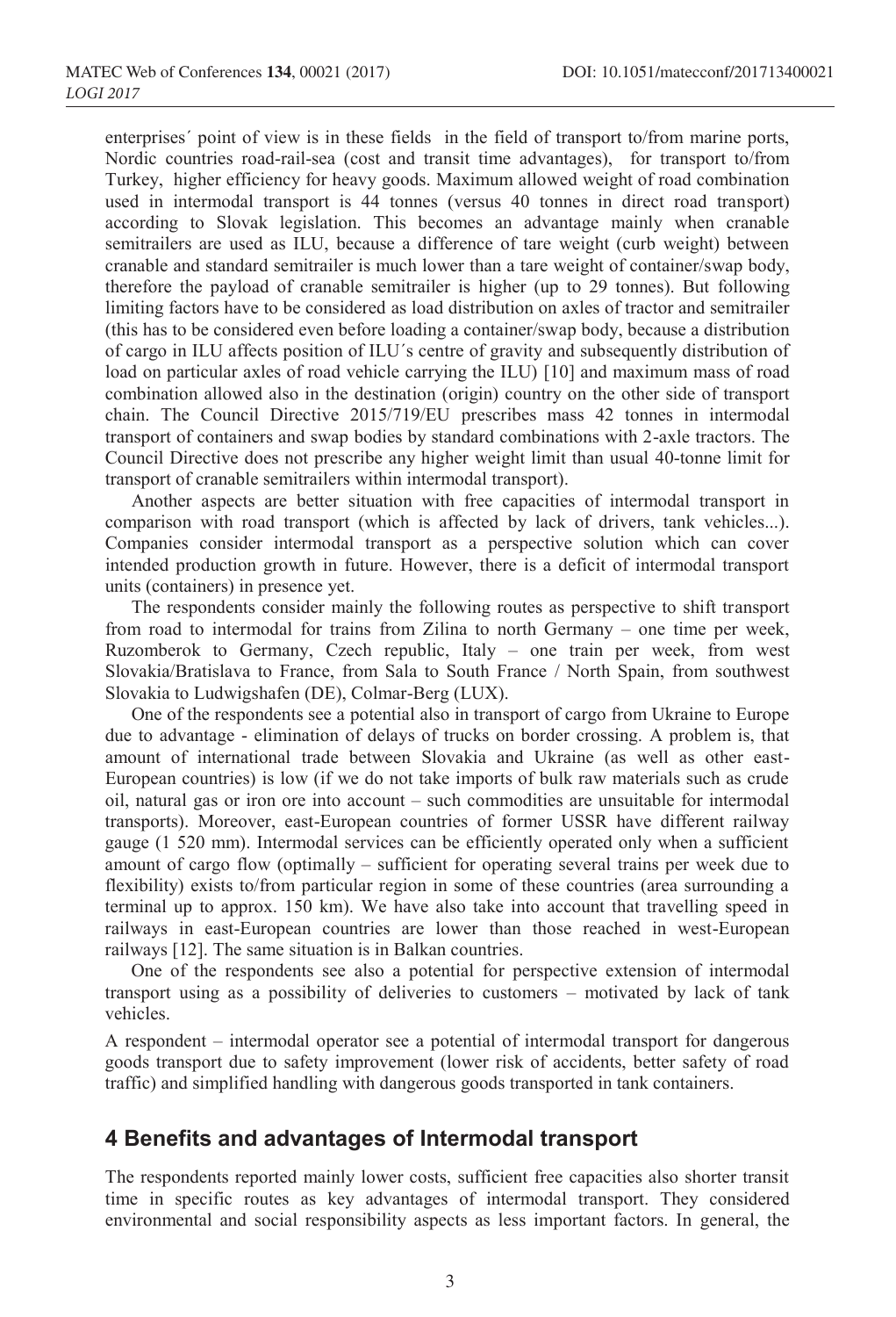advantages of intermodal transport were considered as lower transport costs, regular connection, short transit time in specific relations or periods (e.g. around Christmas), good transport capacity, possibility of transport 45ft containers, ability to supply sites despite of holiday restrictions, allowing to setup safety stock closer to production sites, possibility of using of additional services such as issuing VGM declaration in terminals, it is the only one possibility if vendors/consignees are located outside Europe, diversification of transport modes, higher efficiency for heavy goods in relation with higher allowed weight of trucks. This is an advantage mainly in intermodal transport using portable semitrailers with higher payload, better safety of dangerous goods transport, better quality of transport services to localities covered by well-developed and advantageous intermodal services. One of the respondents referred that intermodal transport is more flexible in comparison with road transport for its purposes due to lack of tank vehicles. Intermodal transport does not have to be arranged several weeks in advance. In general, it can be said that companies in Slovakia focus on the lowest prices much more than on conceptual solutions.

#### **5 Barriers and disadvantages of Intermodal transport**

As barriers and disadvantages of multimodal transport shall be considered lack f ILU's for modal shift; small motivation of road hauliers for modal shift; small motivation to buy cranable semitrailers; lack of ILU's for packed load in Europe; strong difference between export and import flows – therefore missing backhaul of intermodal transport units; longer transport duration in comparison with the road transport in many cases. It relates mainly with transports to shorter distances.

Further barriers are destination without direct connection (services) or less frequented intermodal services. There is not well-developed network of intermodal terminals in some regions related with transit duration and costs, longer road pre-carriage/on-carriage is needed. Total distance of transport becomes longer and costs become higher.

Lack of intermodal terminals is another barrier because most of the terminals in Slovakia are located in the southwest and southeast. Only the terminal in Žilina with limited extension possibilities (due to location in city centre) is available. Further terminal in Žilina – Teplička is not operated yet. The terminal in Ružomberok (close to cellulose plant) is almost unused. Some regions of Slovakia (north and northeast, south part of middle-Slovakia) are quite far from the intermodal terminals and motorways in these regions are not developed.

Further barriers is delay probability which is not lower than for road transport, but the effect is higher. Sometime there is a sufficient cargo volume but the costs for intermodal transport are simply too high.

Local legislation and restrictions e.g.:

- France: limited corridors for intermodal transport,
- allowed weight of road vehicles (and as a result weight of cargo in ILU) is different in particular countries, not allowing optimization of the load unit. This factor limits possibility of practical use of higher payload of cranable semitrailers, because maximum allowed weight of road combination has to be followed both in the country of origin and the country of destination;

Other barriers:

- transport document do not always accompany the cargo or container when handled at a terminal;
- missing flexibility a shipper is mostly bound to one operator or its partners;
- risk of failure to comply with the delivery time in case of just-in-time deliveries;
- the solution is heavily dependent on backflow;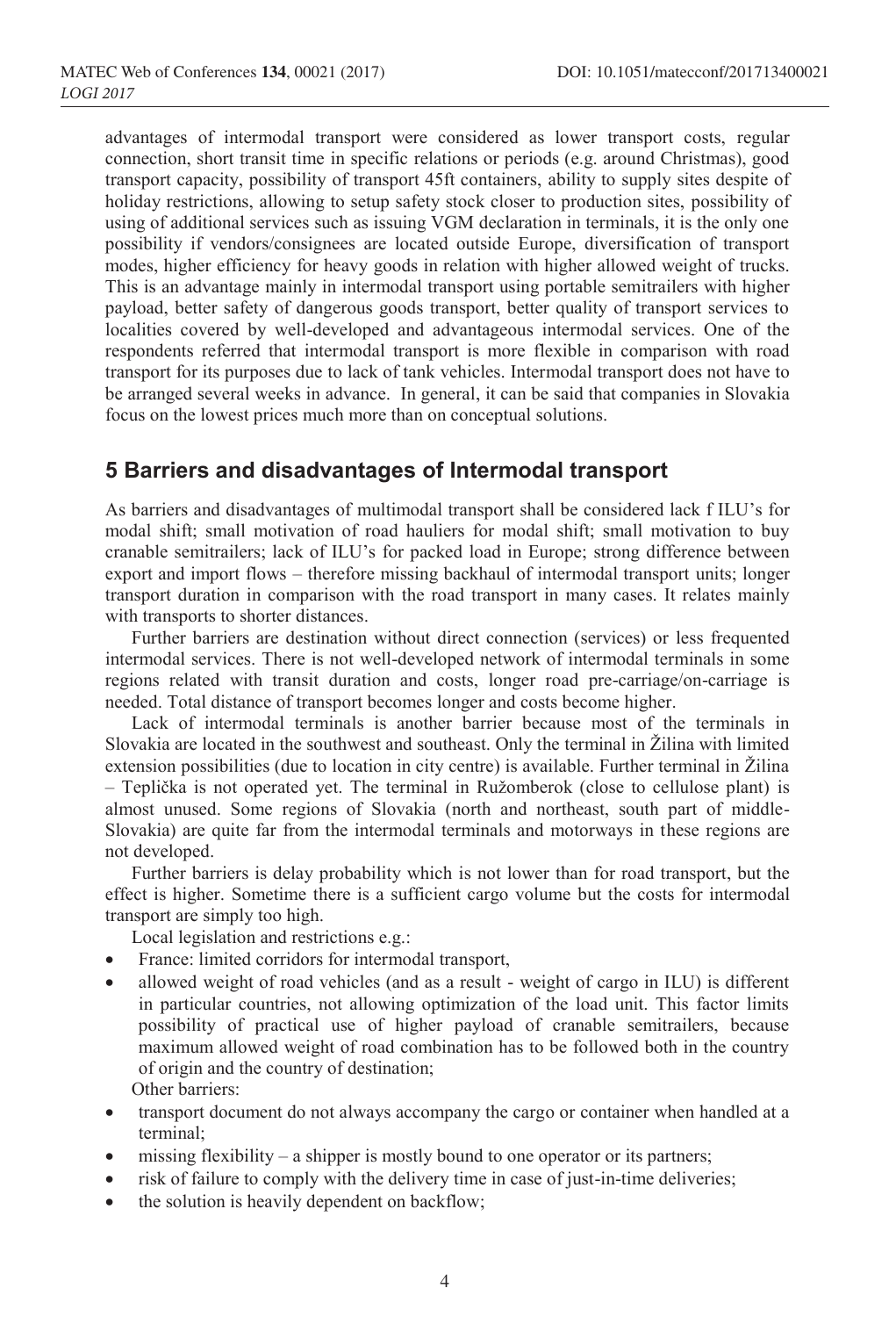- some destinations are not covered with intermodal services (France, Spain, Scandinavia, Balkan, middle and south Italy, localities in northeast part of Germany) – not covered at all or not in sufficient frequency which considerably determines flexibility and door-to-door transport time;
- a significant part of cargo flows to/from Slovakia bounds to/from neighbouring countries and using of intermodal transport is not advantageous for shippers (due to costs and transit time);
- if no suitable (direct) intermodal service is available, transport costs may be higher. The same situation is in case of short-distance transports;
- for products carried at elevated temperature longer transit times cause a need to heating up before discharging;
- some of terminals haven´t conditions for chemical goods storage of dangerous goods is restricted;
- System of single wagon or group of wagons isn´t applicable complicated arrangement, long transport duration, higher risk of cargo damaging due to shunting shocks...[12];
- high financial amount (investments) is needed to acquisition of special equipment needed for intermodal transport operation without any guarantees of sufficient amount of transported cargo.

# **6 Possible Improvements inside companies to promote modal shift**

Industrial companies reported following proposals to promote modal shift/extent the use of intermodal transport:

- expand sales to overseas countries (it would result into growth of traffic mainly on existing intermodal lines to maritime ports);
- modal shift from road to intermodal transport in regular relations of supply/distribution, which are simply accessible from intermodal terminals and do not need just-in-time deliveries;
- exchange of experience with start of terminal operation in company and transhipment systems;
- intermodal transports other than intermodal (loading of wagons in a production site on a railway siding – rail transport to warehouse in destination country – storage – road transport to final consignees) are complicated in logistics – operation of warehouses, transhipment of cargo in localities close to consignees etc. There are following possibilities to use intermodal transport:
	- o using of intermodal terminals close to a site of consignor/consignee,
	- o bigger production sites can also load/unload containers at the own area on railway sidings using own handling equipment. As an example can be mentioned the container side lifter used in one chemical company. Such type of handling equipment is suitable for operation in industrial areas due to its flexibility, lower space needed for handling in comparison with cranes or reach stackers operating in terminals.
- The companies in which the share of intermodal transport is already big, identify no further significant possibility for further increase of the share, because they already use intermodal transport where it is economically efficient. They have already attempted many different options to increase intermodality – the only limitation are costs. There needs to be a saving which is not always the case for transport routes which they investigate for. New depots are also required to be able to (off)load containers.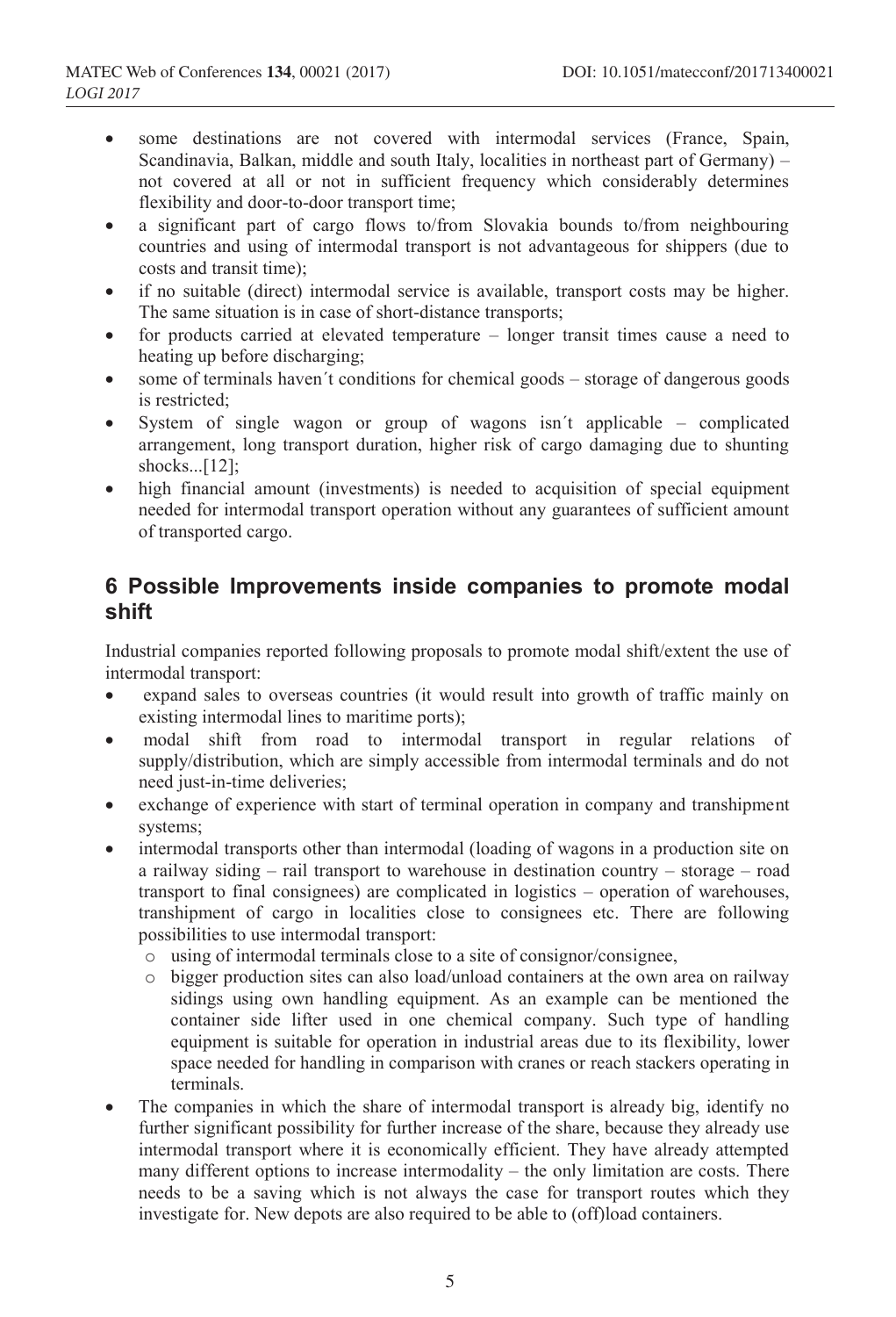Logistics services providers reported following proposals for the improvement of modal shift:

- help with organisation of transhipment/operation of wagons/tank containers,
- ongoing (year on year out) investments into vehicle and wagon fleet suitable for intermodal transport,
- improvement of additional services offer services in customs clearance, building, extending and modernization of intermodal terminals, modernization of terminal equipment, new locomotives for shorter transit durations, providing VGM declaration services.

# **7 Possible Improvements of external framework conditions to promote modal shift**

Industrial companies propose to exchange experiences for start of transhipment – e. g. more chemicals companies became interested for system of side loaders; to improve loading capabilities of containers or other modalities at primary loading sites, and onsite intermodal terminal eliminating a shuttle transport between primary loading site and a railway/shipping terminal; lower railway infrastructure fee for intermodal transport; to establish state support of building company transhipment sites in areas of industrial enterprises (primary loading sites), acquisition of handling equipment etc. with grants; more support engaging of individual containers into block trains  $\rightarrow$  motivate national rail operators and important private operators; to improve accessibility of intermodal terminals for road transport including remote marking of access routes; to complete missing intermodal terminals in some regions; to support construction of terminals and acquisition of handling equipment by state grants which is currently not enough (Higher support is e.g. in Czech republic (up to 50 % of costs) which brings better efficiency.).

From logistics service providers point of view there is a necessity of state investments into modernisation and improvement of infrastructure – enough capacity and speed has significant influence on transport duration.

# **8 Conclusion**

A situation with intermodal transport and its use for transport of chemical goods is very similar in middle-European countries. Production sites of chemical industry (=sources of chemical goods transports) are usually relatively large and many of them are equipped with railway sidings. Intermodal transport is used mainly for transports from/to seaports within overseas transports in presence. Such transports are, in the field of chemical goods, already performed mostly intermodal and a potential of future growth is only in extension of amount of overseas transport in general. A better potential for intermodal transports growth is in continental transports for longer distances. Such potential is limited by shortcomings in offer. Existing services are focused mainly on seaports and partially on some centres in Rhine and Ruhr region, north Italy, Turkey etc. There is a lack of intermodal services to other regions (France, Spain, Great Britain, some regions in Germany, Balkan countries etc.) – where the connections from Slovakia are complicated or completely missing. There is also a lack of intermodal loading units (containers, swap bodies, intermodal trailers) for continental transports and an intermodal system of cranable semitrailers is not developed in Slovakia yet because some terminals in Slovakia are not equipped with handling devices and there is a lack of suitable wagons. Better situation is in continental transports of tank